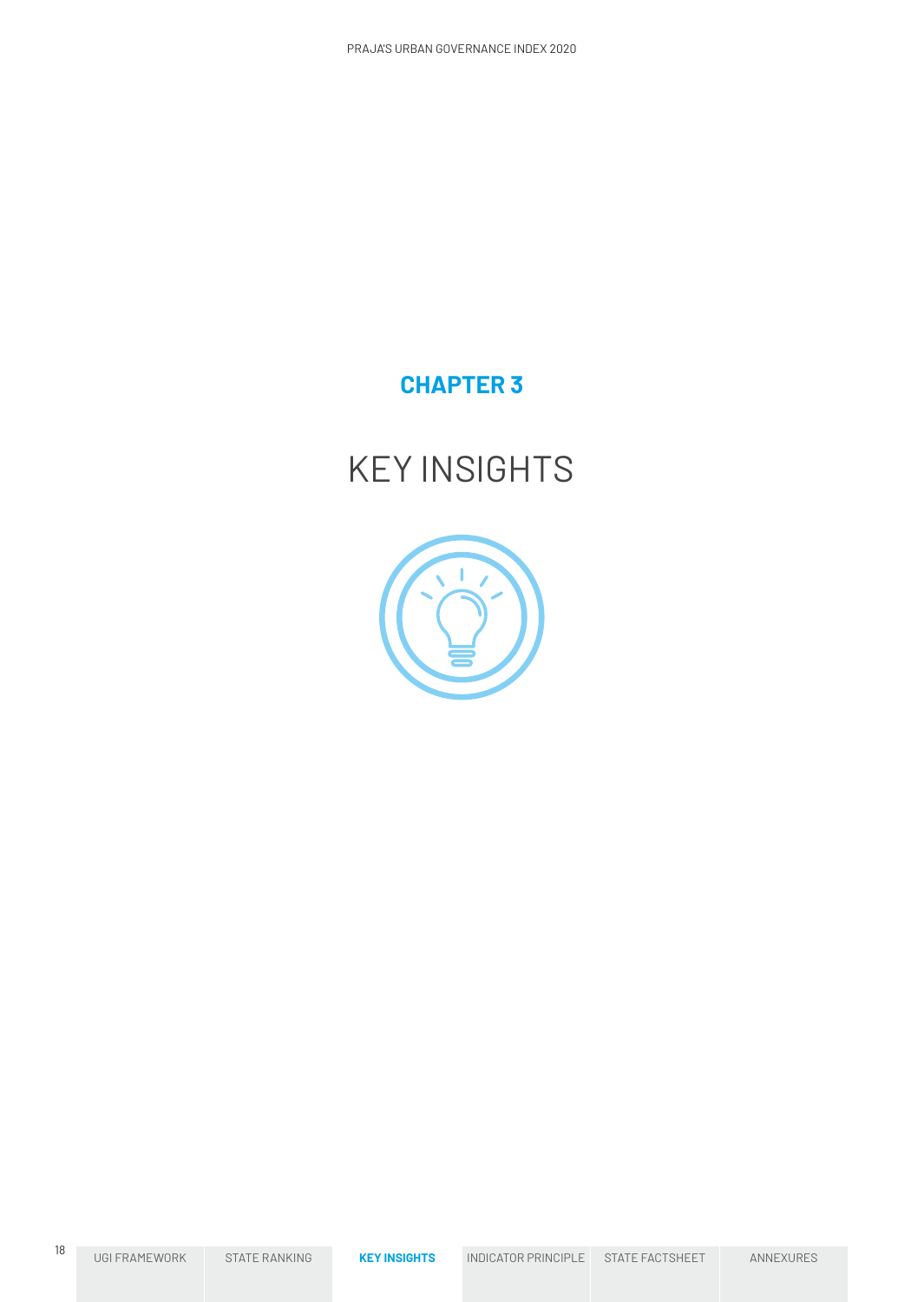### **3.1. KEY INSIGHTS - EMPOWERED MAYOR AND EMPOWERED COUNCILLOR**



### *\*South Delhi Municipal Corporation*

| <b>Empowered Mayor and Empowered Councillor</b>                                                  | Yes |
|--------------------------------------------------------------------------------------------------|-----|
| Is the post of Mayor co-terminus with the term of City Government?                               |     |
| Does the Mayor hold independent authority to appoint chairperson of Standing/Subject committees? |     |
| Is Mayor the chairperson of apex committee such as Mayor in Council (MIC)/Steering committee?    |     |
| Do the councillors receive monthly fixed salary?                                                 |     |

### **INSIGHTS:**

- Seven states, namely Arunachal Pradesh, Delhi, Goa, Gujarat, Himachal Pradesh, Karnataka and Maharashtra do not have term of mayor coterminous with the City Government.
- In states except Chhattisgarh, Manipur, Tripura and West Bengal, Mayor does not have authority to appoint chairperson of Standing/Subject Committees.
- In 15 States Mayor is not the chairperson of apex committee.
- Only in 13 states, Councillor receive a fixed salary.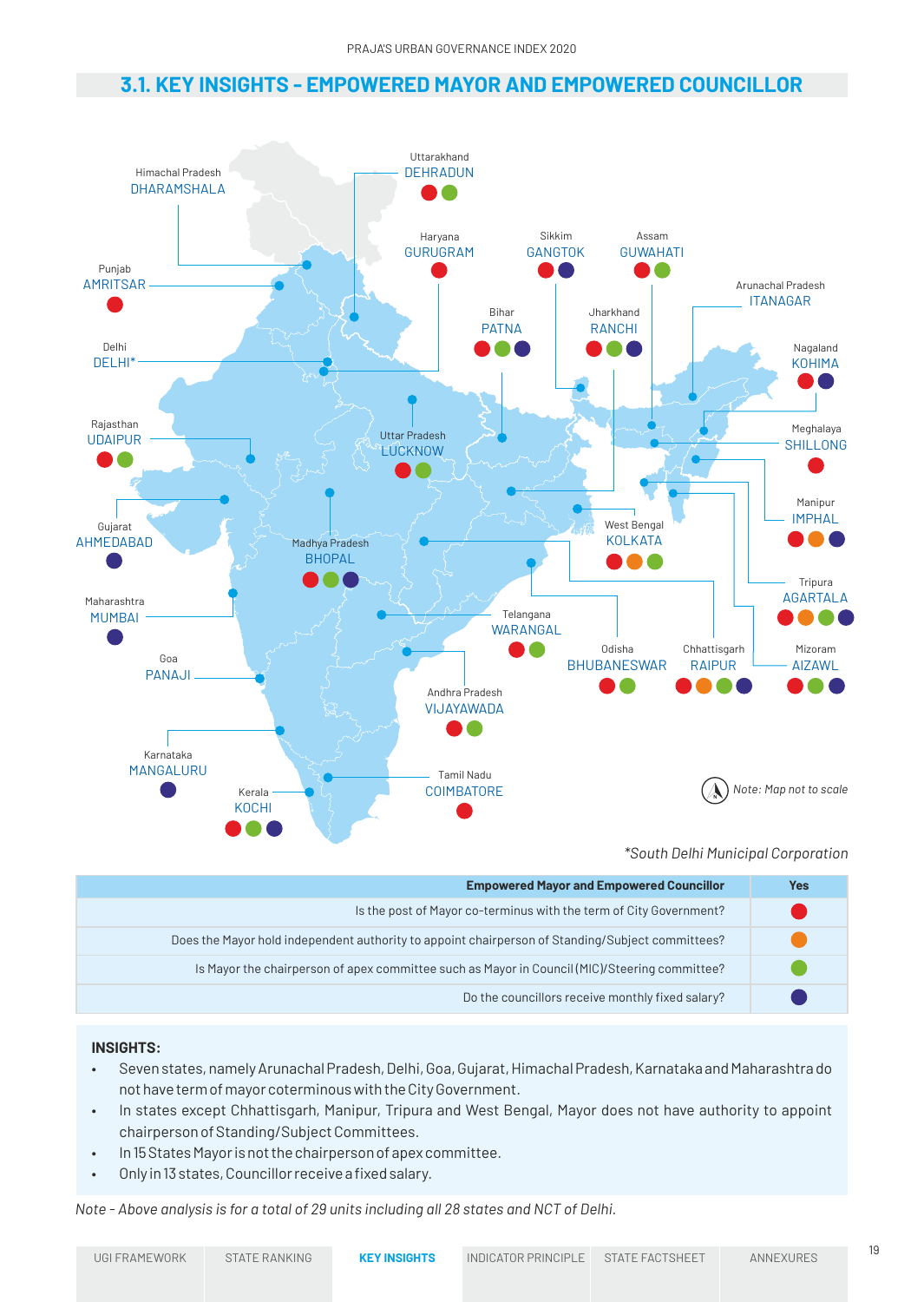# **3.2. KEY INSIGHTS - EMPOWERED COUNCIL**

PRAJA'S URBAN GOVERNANCE INDEX 2020

**Empowered Council** City Government have Procedure for Conduct and Business Rules VIJAYAWADA Andhra Pradesh DELHI\* Delhi PANAJI Goa AHMEDABAD Gujarat GURUGRAM Haryana DHARAMSHALA Himachal Pradesh MANGALURU Karnataka KOCHI Kerala BHOPAL Madhya Pradesh MUMBAI Maharashtra AMRITSAR Punjab UDAIPUR Rajasthan **COIMBATORE** Tamil Nadu LUCKNOW Uttar Pradesh **DEHRADUN** Uttarakhand PATNA Bihar RANCHI Jharkhand RAIPUR Chhattisgarh BHUBANESWAR Odisha KOLKATA West Bengal ITANAGAR Arunachal Pradesh GUWAHATI Assam IMPHAL Manipur SHILLONG Meghalaya AIZAWL Mizoram KOHIMA Nagaland GANGTOK Sikkim AGARTALA Tripura WARANGAL Telangana **Yes** *\*South Delhi Municipal Corporation Note: Map not to scale*

Councils have authority to pass no confidence motion against the Mayor

### **INSIGHTS:**

- 16 out of 29 states do not have a Procedure for Conduct and Business Rules.
- Only in 11 States, council has authority to pass no confidence motion against Mayor.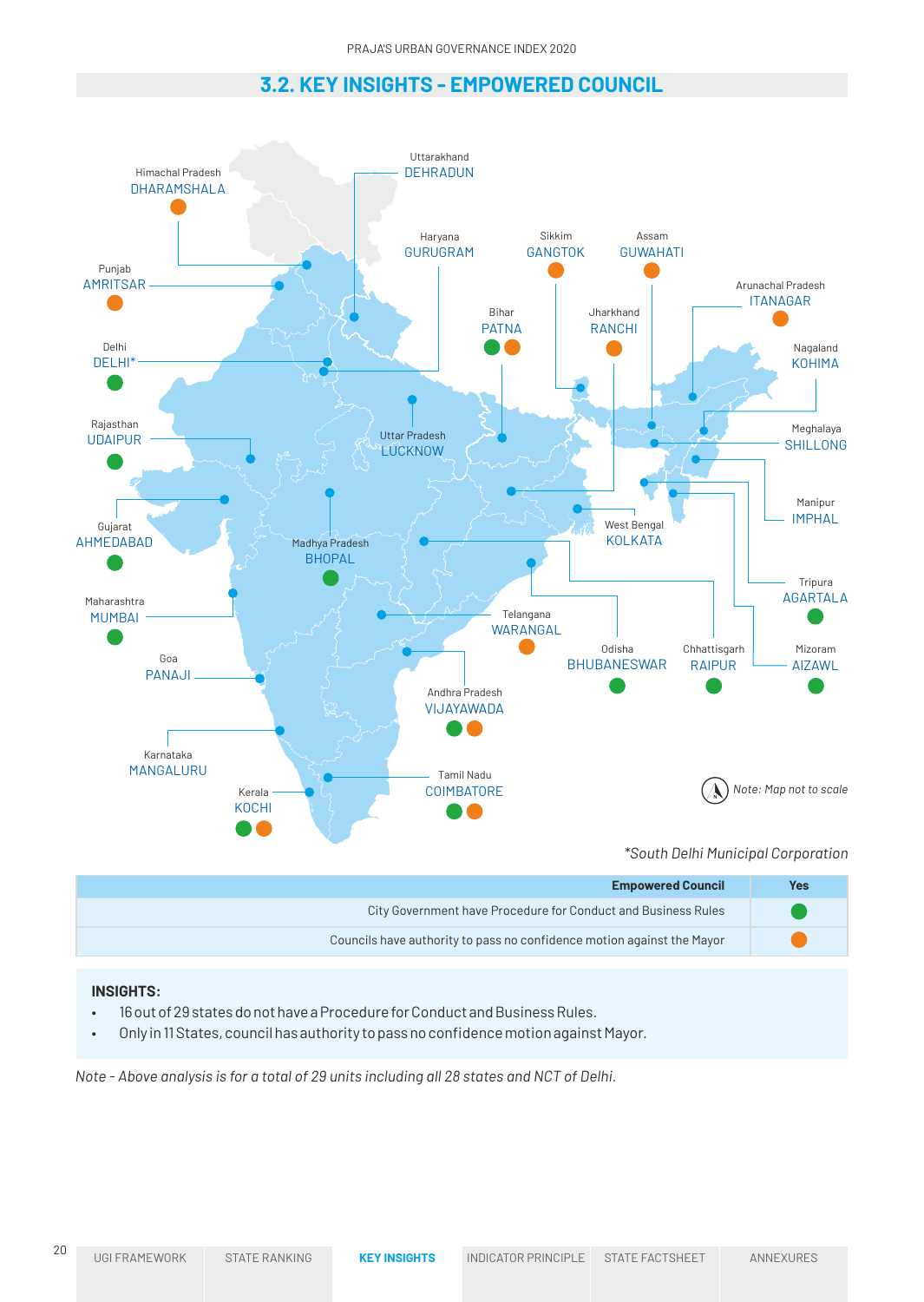# **3.3. KEY INSIGHTS - CONSTITUTION OF DELIBERATIVE COMMITTEES**



*\*South Delhi Municipal Corporation*

| <b>Constitution of Deliberative Committees</b>                                                                                        | Yes |
|---------------------------------------------------------------------------------------------------------------------------------------|-----|
| Has the City Government constituted committees according to State Municipal Act?                                                      |     |
| Does the State Municipal Act have provisions for constituting an apex committee such as<br>Mayor in Council (MIC)/Steering committee? |     |

### **INSIGHTS:**

- Cities in 15 states have not formed the committees mentioned in the State Municipal Act.
- 13 states do not have provision for constitution of an apex committee.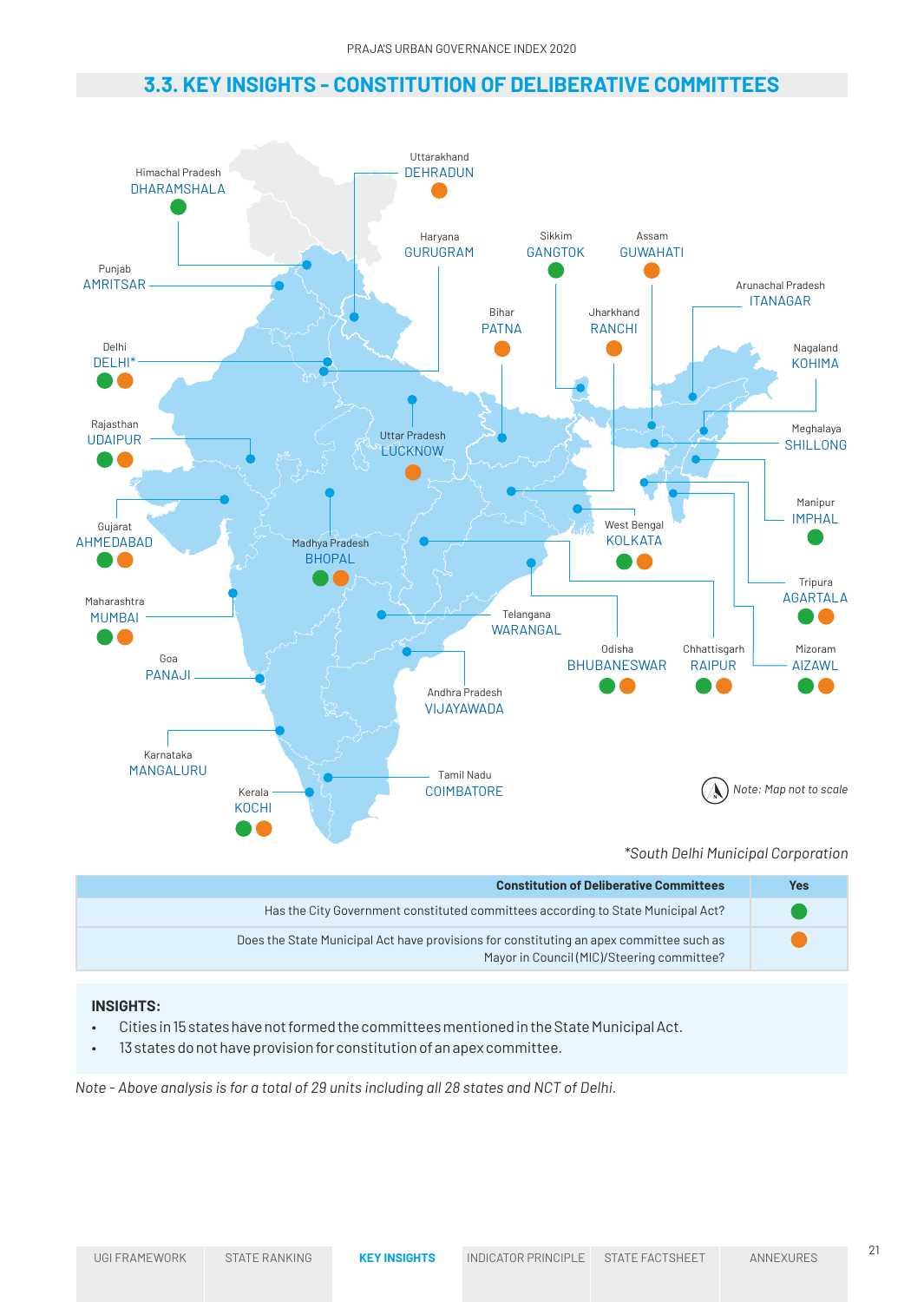# **3.4. KEY INSIGHTS - DEVOLUTION OF FINANCIAL POWER** PRAJA'S URBAN GOVERNANCE INDEX 2020



*\*South Delhi Municipal Corporation*

| <b>Devolution of Financial Power</b>                                                                           | Yes |
|----------------------------------------------------------------------------------------------------------------|-----|
| Does the City Government hold independent authority to introduce new taxes/charges as per State Municipal Act? |     |
| Does the City Government hold independent authority to revise the tax rates/charges?                           |     |
| Does the council have independent authority to approve the budget according to the State Municipal Act?        |     |

### **INSIGHTS:**

- 17 states do not have independent authority to introduce new taxes/charges
- 17 states do not have independent authority to revise the tax rates/charges
- 14 states do not have independent authority to approve budget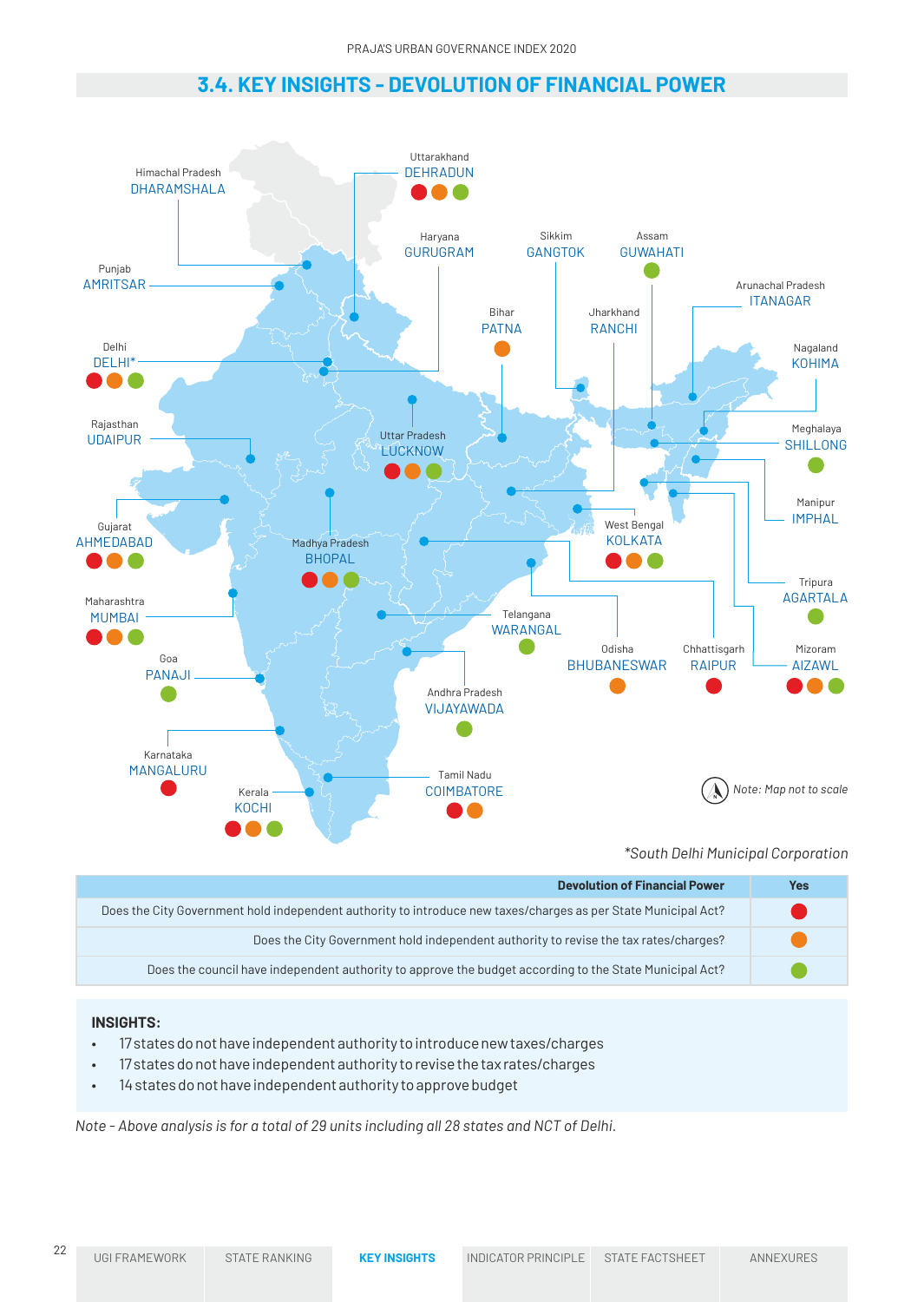# **3.5. KEY INSIGHTS - DEVOLUTION OF 18 FUNCTIONS**

|                   |                                                                            |                |                |                |                |    |    |                |   |                  | <b>18 Functions</b>                 |    |    |            |    |        |  |              |  |
|-------------------|----------------------------------------------------------------------------|----------------|----------------|----------------|----------------|----|----|----------------|---|------------------|-------------------------------------|----|----|------------|----|--------|--|--------------|--|
| <b>States</b>     | 1                                                                          | $\overline{2}$ | $\mathfrak{Z}$ | $\overline{4}$ | $\overline{5}$ | 6a | 6b | $\overline{7}$ | 8 | $\boldsymbol{9}$ | 10                                  | 11 | 12 | 13a 13b 14 | 15 | $16\,$ |  | $17a$ 17b 18 |  |
| Andhra Pradesh    |                                                                            |                |                |                |                |    |    |                |   |                  |                                     |    |    |            |    |        |  |              |  |
| Arunachal Pradesh |                                                                            |                |                |                |                |    |    |                |   |                  |                                     |    |    |            |    |        |  |              |  |
| Assam             |                                                                            |                |                |                |                |    |    |                |   |                  |                                     |    |    |            |    |        |  |              |  |
| <b>Bihar</b>      |                                                                            |                |                |                |                |    |    |                |   |                  |                                     |    |    |            |    |        |  |              |  |
| Chhattisgarh      |                                                                            |                |                |                |                |    |    |                |   |                  |                                     |    |    |            |    |        |  |              |  |
| Delhi             |                                                                            |                |                |                |                |    |    |                |   |                  |                                     |    |    |            |    |        |  |              |  |
| Goa               |                                                                            |                |                |                |                |    |    |                |   |                  |                                     |    |    |            |    |        |  |              |  |
| Gujarat           |                                                                            |                |                |                |                |    |    |                |   |                  |                                     |    |    |            |    |        |  |              |  |
| Haryana           |                                                                            |                |                |                |                |    |    |                |   |                  |                                     |    |    |            |    |        |  |              |  |
| Himachal Pradesh  |                                                                            |                |                |                |                |    |    |                |   |                  |                                     |    |    |            |    |        |  |              |  |
| Jharkhand         |                                                                            |                |                |                |                |    |    |                |   |                  |                                     |    |    |            |    |        |  |              |  |
| Karnataka         |                                                                            |                |                |                |                |    |    |                |   |                  |                                     |    |    |            |    |        |  |              |  |
| Kerala            |                                                                            |                |                |                |                |    |    |                |   |                  |                                     |    |    |            |    |        |  |              |  |
| Madhya Pradesh    |                                                                            |                |                |                |                |    |    |                |   |                  |                                     |    |    |            |    |        |  |              |  |
| Maharashtra       |                                                                            |                |                |                |                |    |    |                |   |                  |                                     |    |    |            |    |        |  |              |  |
| Manipur           |                                                                            |                |                |                |                |    |    |                |   |                  |                                     |    |    |            |    |        |  |              |  |
| Meghalaya         |                                                                            |                |                |                |                |    |    |                |   |                  |                                     |    |    |            |    |        |  |              |  |
| Mizoram           |                                                                            |                |                |                |                |    |    |                |   |                  |                                     |    |    |            |    |        |  |              |  |
| Nagaland          |                                                                            |                |                |                |                |    |    |                |   |                  |                                     |    |    |            |    |        |  |              |  |
| Odisha            |                                                                            |                |                |                |                |    |    |                |   |                  |                                     |    |    |            |    |        |  |              |  |
| Punjab            |                                                                            |                |                |                |                |    |    |                |   |                  |                                     |    |    |            |    |        |  |              |  |
| Rajasthan         |                                                                            |                |                |                |                |    |    |                |   |                  |                                     |    |    |            |    |        |  |              |  |
| Sikkim            |                                                                            |                |                |                |                |    |    |                |   |                  |                                     |    |    |            |    |        |  |              |  |
| Tamil Nadu        |                                                                            |                |                |                |                |    |    |                |   |                  |                                     |    |    |            |    |        |  |              |  |
| Telangana         |                                                                            |                |                |                |                |    |    |                |   |                  |                                     |    |    |            |    |        |  |              |  |
| Tripura           |                                                                            |                |                |                |                |    |    |                |   |                  |                                     |    |    |            |    |        |  |              |  |
| Uttar Pradesh     |                                                                            |                |                |                |                |    |    |                |   |                  |                                     |    |    |            |    |        |  |              |  |
| Uttarakhand       |                                                                            |                |                |                |                |    |    |                |   |                  |                                     |    |    |            |    |        |  |              |  |
| West Bengal       |                                                                            |                |                |                |                |    |    |                |   |                  |                                     |    |    |            |    |        |  |              |  |
|                   | Functions under city<br>Functions under<br>multiple agencies<br>government |                |                |                |                |    |    |                |   |                  | Functions under<br>State government |    |    |            |    |        |  |              |  |

- **1** Urban planning including town planning.
- **2** Regulation of land-use and construction of buildings.
- **3** Planning for economic and social development
- **4** Roads and bridges
- **5** Water supply for domestic, industrial and commercial purposes
- **6a** Public health, sanitation conservancy
- **6b** Solid waste management
- **7** Fire services
- **8** Urban forestry, protection of the environment and promotion of ecological aspects
- **9** Safeguarding the interests of weaker sections of society, including the handicapped and mentally retarded
- **10** Slum improvement and upgradation
- **11** Urban poverty alleviation
- **12** Provision of urban amenities and facilities such as parks, gardens, playgrounds
- **13a** Promotion of cultural and aesthetic aspects.
- **13b** Promotion of Education
- **14** Burials and burial grounds; cremations, cremation grounds
- **15** Cattle pounds; prevention of cruelty to animals
- **16** Vital statistics including birth and death registration
- **17a** Public amenities including street lighting, parking lots and public conveniences.
- **17 b** Bus stops
- **18** Regulation of slaughter houses and tanneries